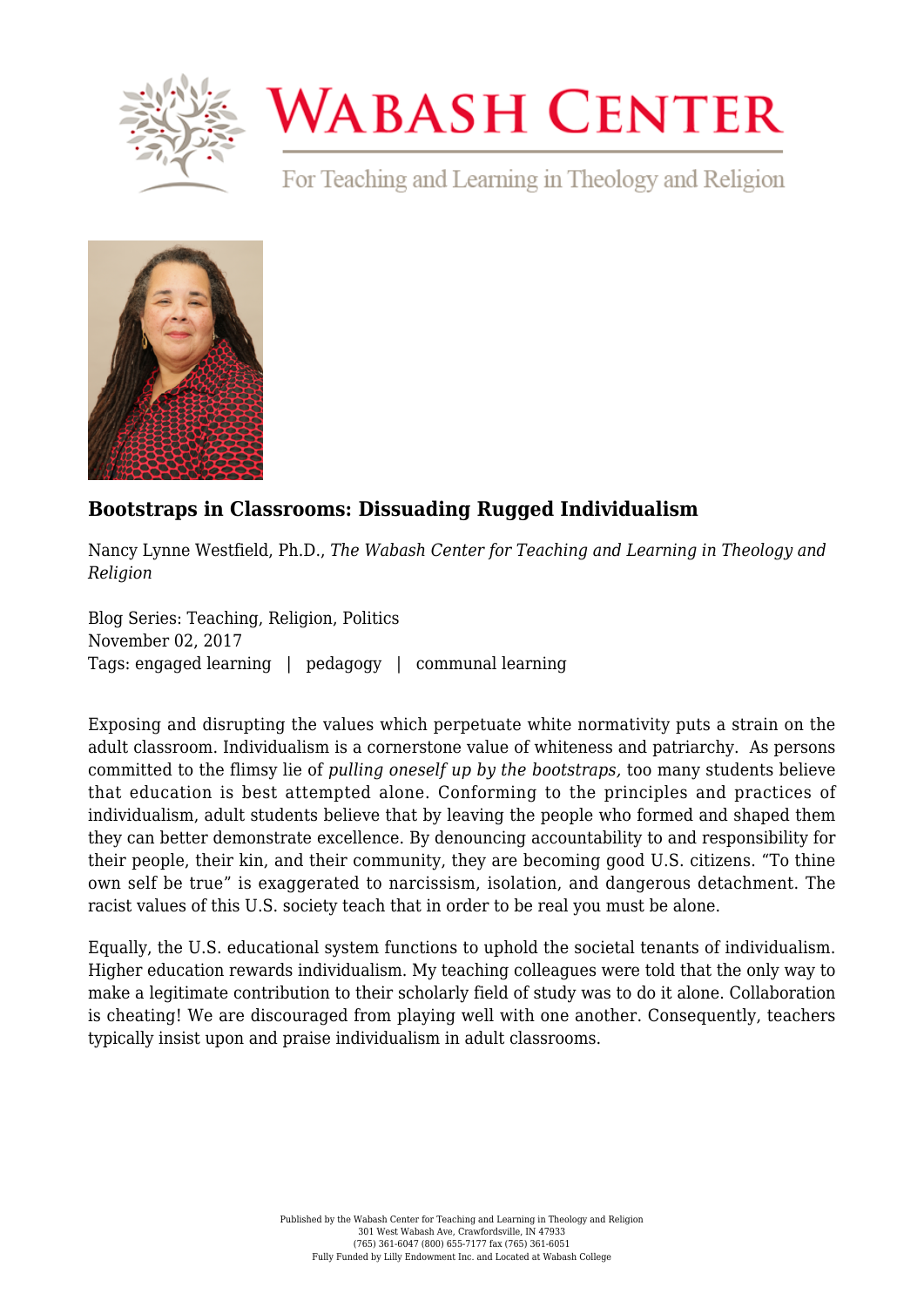

Even for students who understand themselves to be part of a community and enabled by the sacrifices of others, adult classrooms are places of disorientation. The new perspectives, new expectations, new experiences, and new ideas challenge even the most prepared, supported and grounded student. For the student who presumes that individualism is the best way to approach study, the disorientation can become severe and can make learning terrifying. The hardcore pledge to individualism which is a hallmark of U.S. society and the academy only serves to exacerbate the student's anxieties.

Further confusing to the adult student steeped in the delusion of individualism is the classroom that values partnership, cooperation, and collaboration. Group assignments and shared projects that are designed as counterpoints or correctives to society's hegemonic imagination dumbfound the student who believes the better way is the autonomous way. I have actually heard loud and painful groans when students, upon reading my syllabus, understand that group work is part of the course experience.

Students who believe their work is best showcased in isolation resist and refuse to work on group projects. On more than one occasion, I have had to disband fighting groups. On a few occasions, groups were crippled by the logistics of when and how to meet. Repeatedly, groups will do tandem reports with each person giving individual speeches rather than working for a synergized, harmonized product. In several instances, I am certain that groups relinquished power to one student who then did most, if not all, of the work. In all of these situations, my hunch is that those students who saw no pedagogical value in collaboration sabotaged the groups. When self-reliance eclipses a sense of community, belonging, and mutuality or when self-reliance is at the expense of communal care and responsibility, then classroom spaces that affirm values of mutuality and teamwork become experiences of deep pain and confounding for the students – and the teacher.

I want my students to become aware that knowing is communal and that learning is relational. Individual knowledge is a fallacy. How we make meaning depends upon the context(s) in which we find ourselves. Who we are and whose we are has direct bearing upon how we learn as well as the measure and merit of learning. Knowing and knowing better requires awareness of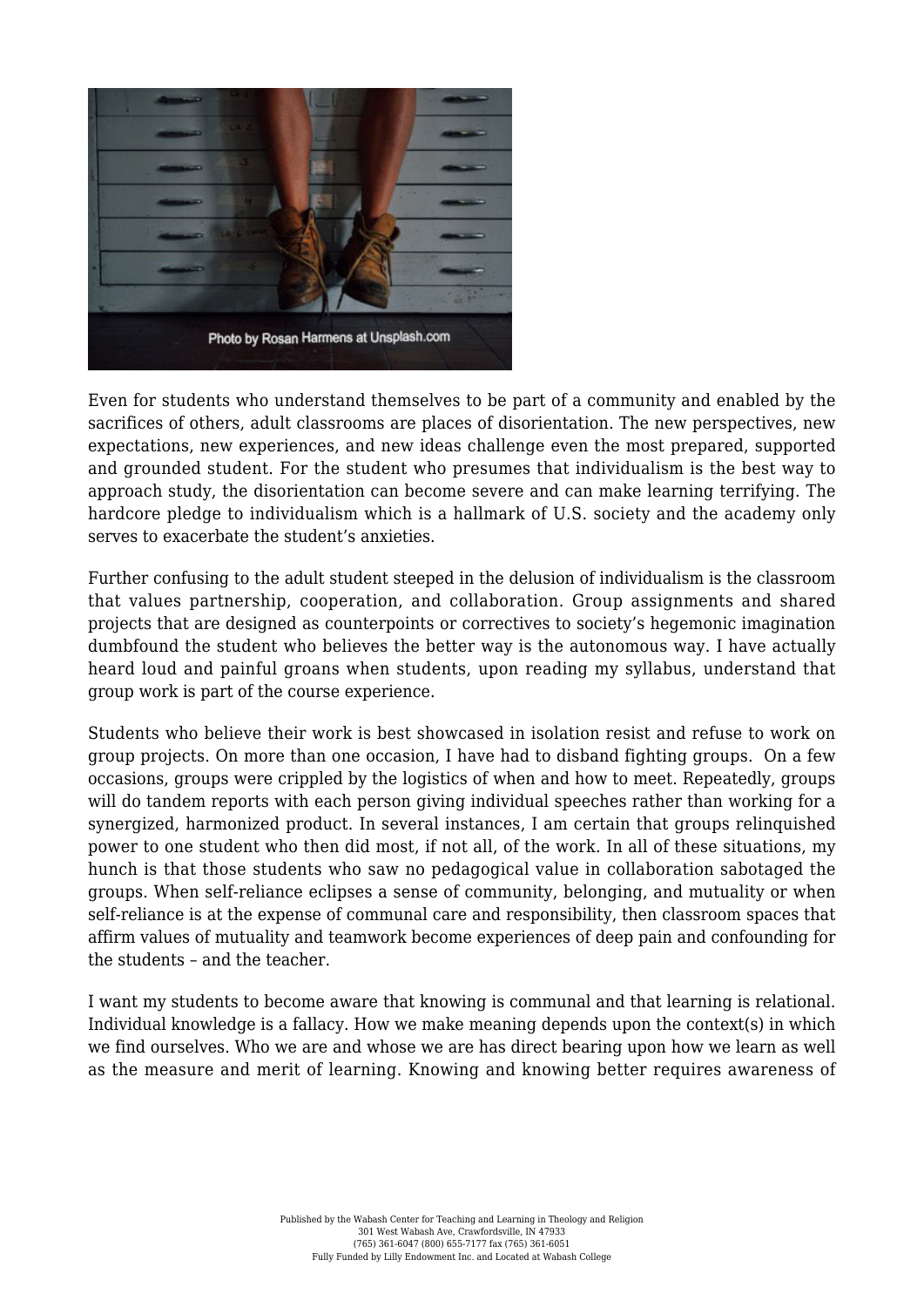relationships. Individualism limits, constrains, and distorts efforts to know beyond yourself.



I have over the years developed strategies to signal to students that their connection to their people while learning is paramount and that my classroom is a place to develop skills for collaboration, partnership and cooperation. The exercises are not meant to instantly dissuade students of individualism as a core value. They are meant as moments to consider that there are other, maybe more generative, values to hold dear while learning and living.

One of my learning activities is a ritual of invocation. Early in the semester I ask students to consider persons, living or dead, who would be glad they are enrolled in my class. I tell them to think about persons who would support them in school when things get difficult or persons who have their best interest at heart as they move through coursework. When students are ready, I ask that each student in-turn speak aloud the full name of one of the persons. I instruct students, saying one name per turn, to exhaust their list of persons. Once all the names have been spoken, I acknowledge the ancestral and communal love in the room. This conjuring often sustains us.

Another exercise is a reflection activity. I give students time to think through their answers, then instruct them to write their answers as succinct lists on the blackboard:

- Who are your people (describe in race, class, gender and other social location indicators)? To whom are you accountable while in this degree program? Who is praying for you while you are here? Who do you struggle not to disappoint as you study?
- What highest job of leadership will be afforded you once you have demonstrated reasonable mastery?
- What is the suffering of your people? What are their vulnerabilities? What is their trouble?
- Which aspects of their suffering and anguish will you bring to bear upon the conversations in this course? How will you work so that with the taking of this degree